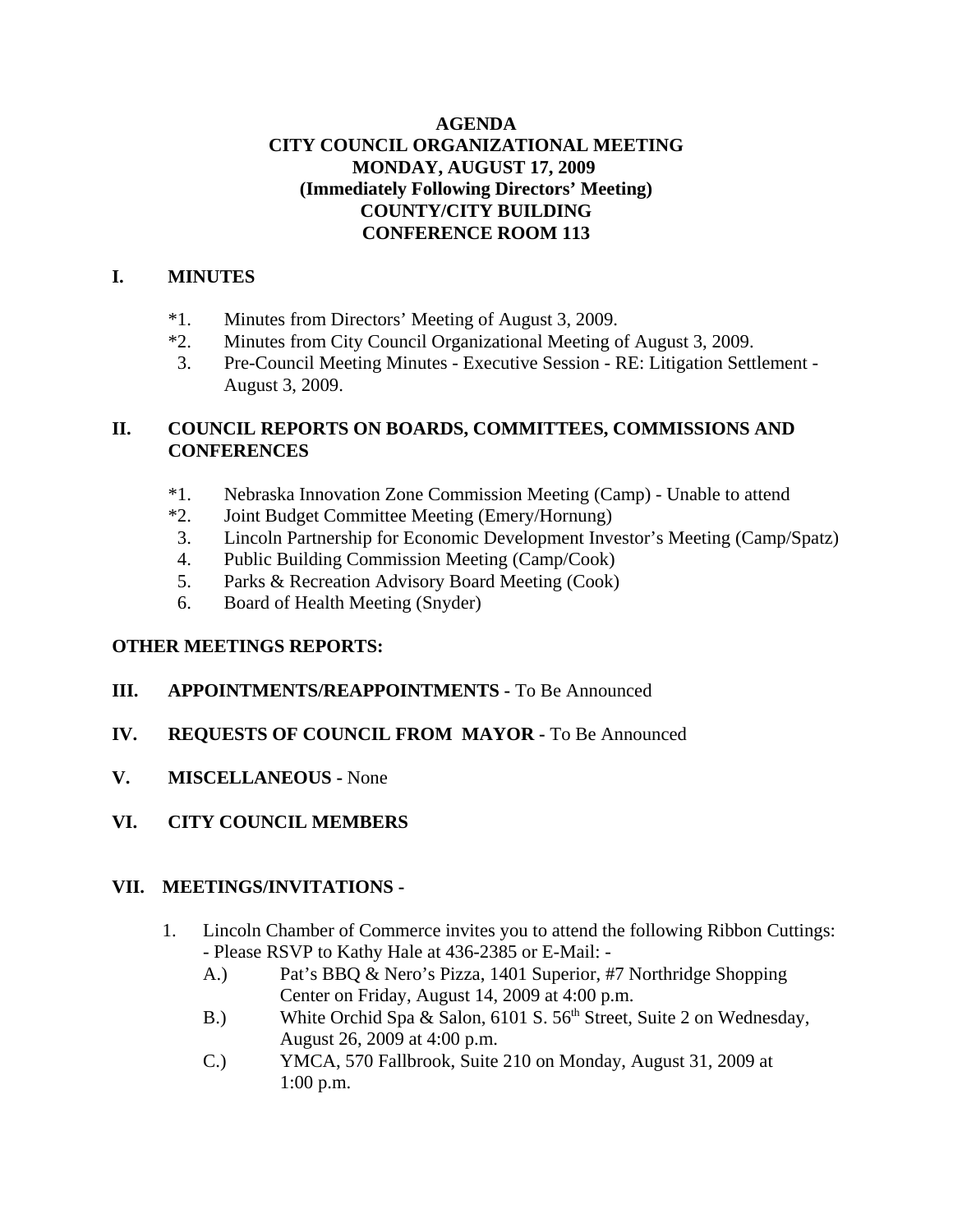- D.) Telcor, 7101 "A" Street on Tuesday, September 1, 2009 at 10:00 a.m.
- E.) Lincoln First Realty, 7575 S. 57<sup>th</sup> Street on Thursday, October 15, 2009 at 4:00 p.m.
- 2. Light The Night Campaign Manager with The Leukemia & Lymphoma Society (LLS) in our community, 'Light The Night Walk' on Thursday, September 24, 2009 at 7:30 p.m. at Holmes Park and Lake - RSVP to Natalie Markley at 402-344-2242 - (See Invitation)
- 3. Open House Salt Creek Watershed Flood Storage Alternatives on Tuesday, August 18, 2009 from 5:00 p.m. to 8:00 p.m. - Presentations at 5:30 p.m. and 7:00 p.m. at the Lincoln Firefighters Reception Hall, 241 Victory Lane - (See Invitation)

#### **VIII. ADJOURNMENT**

### **\*HELD OVER FROM AUGUST 10, 2009.**

ca081709/tjg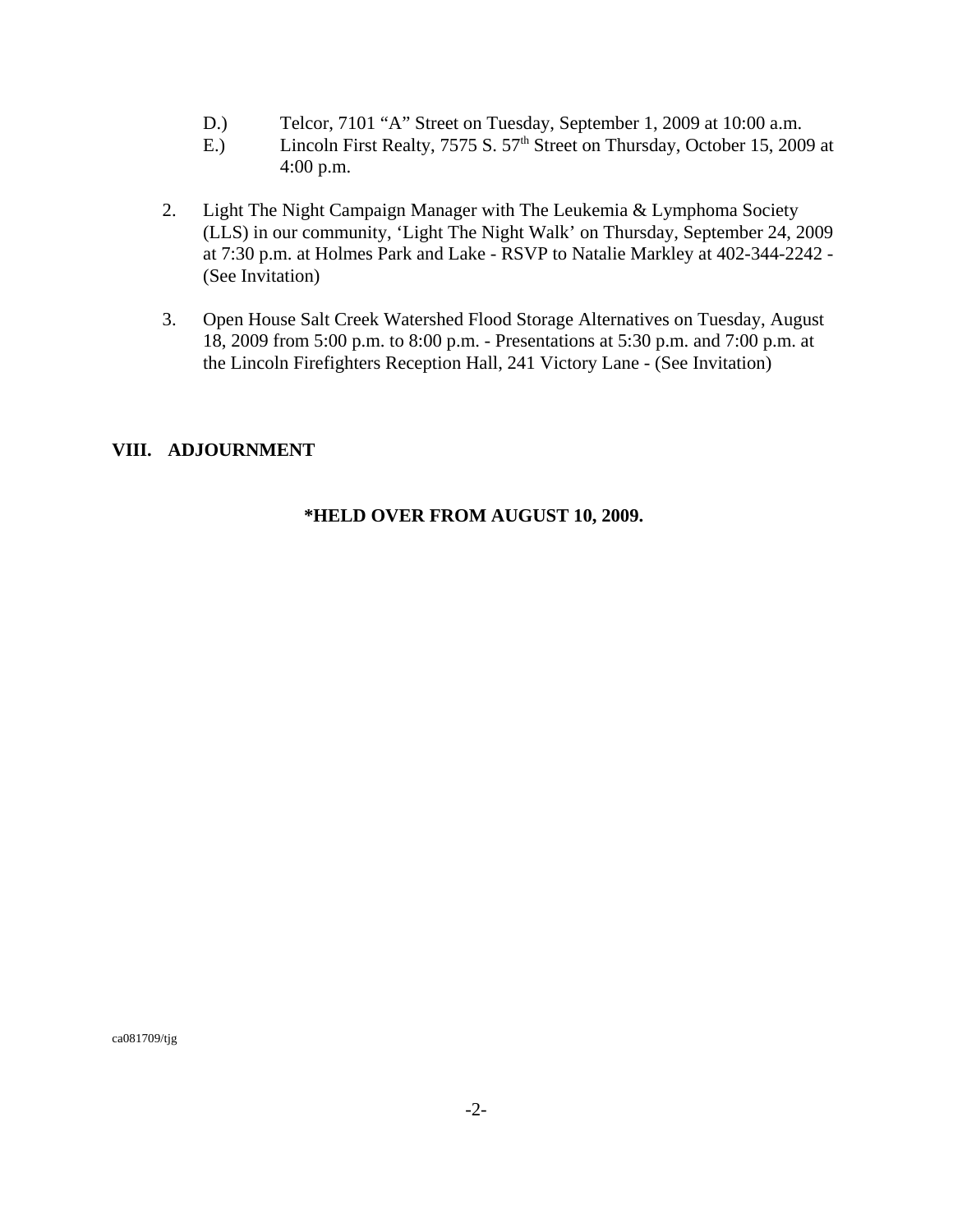### **MINUTES CITY COUNCIL ORGANIZATIONAL MEETING MONDAY, AUGUST 17, 2009**

| <b>Present:</b> | Jonathan Cook, Acting Chair<br>Gene Carroll<br>Jayne Snyder             |
|-----------------|-------------------------------------------------------------------------|
| Absent:         | Doug Emery, Chair<br>John Spatz, Vice Chair<br>Adam Hornung<br>Jon Camp |

**Others Present:** Rick Hoppe, Administrative Aide to the Mayor

Jonathan Cook, Acting Chair opened the meeting at 2:26 pm.

### **I. MINUTES**

- \*1. Minutes from Directors' Meeting of August 3, 2009.
- \*2. Minutes from City Council Organizational Meeting of August 3, 2009.
- \*\* 3. Pre-Council Meeting Minutes Executive Session Litigation Settlement, August 3, 2009. The minutes were not approved as Council did not have a quorum.

## **II. COUNCIL REPORTS ON BOARDS, COMMITTEES, COMMISSIONS AND CONFERENCES**

- **\*1. Nebraska Innovation Zone Commission Meeting Camp** Unable to attend.
- **\*2. Joint Budget Committee Meeting Emery/Hornung**  No report given.
- **3. Lincoln Partnership for Economic Development Investor's Meeting (LPED) Camp/Spatz** No report given.
	-
- **4. Public Building Commission Meeting Camp/Cook**  Cook reported the Juvenile Court has an anticipated February  $15<sup>th</sup>$  completion date.

The DSC selection committee submitted four architect applicants for the third floor project with two forwarded on, CBH and Sinclair Hille. On August 19<sup>th</sup> the architect will be selected.

The phase one bid on the District Court is August  $28<sup>th</sup>$ , starting approximately October  $1<sup>st</sup>$ and finishing in December. Phase two will be bid September for a December  $15<sup>th</sup>$  start.

Discussion on the City Attorney's space dealt with fixtures, cabinets.

The Public Building Commission has received bids for the County-City Building's third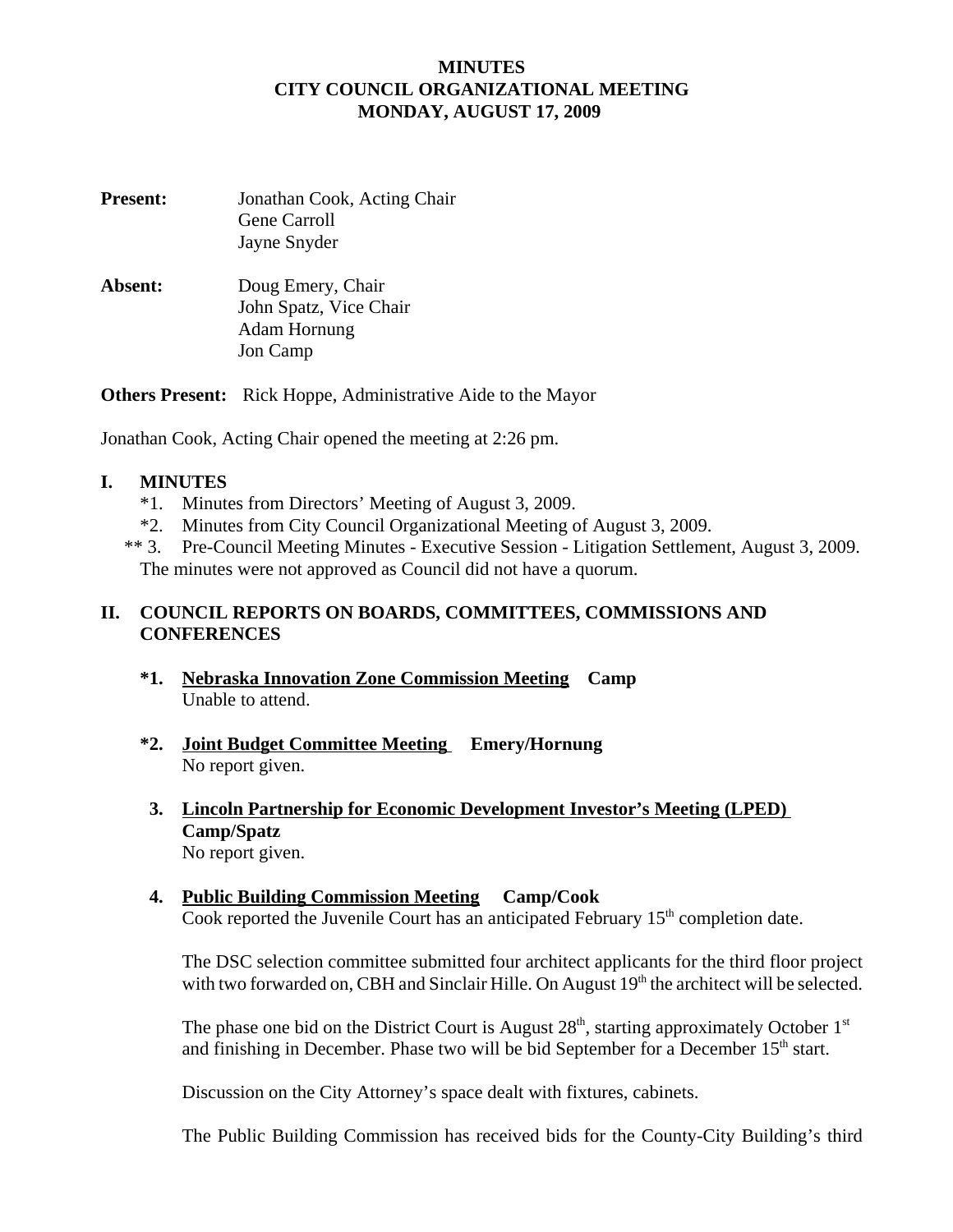elevator, which were higher than expected, and will request a cost explanation and determine if new bids should be solicited.

## **5. Parks & Recreation Advisory Board Meeting Cook**

This monthly meeting was cancelled.

# **6. Board of Health Meeting Snyder**

Snyder reported Dr. Dart gave a general summary on the H1N1 flu. Lincoln will probably receive vaccine in October. Clinical trials are being conducted with five groups of priorities. There is no ranking but the high priorities are: 1) pregnant women; 2) health care workers and emergency responders; 3) people caring for children under six (6) months of age; 4) children and young adults - age six (6) months to twenty-four (24) years; and 5) adults, age twenty-five (25) to sixty-four (64) with chronic health conditions. Some people will not have access to the first series of vaccine in October.

It was reported that H1N1 flu in Lincoln and Lancaster County does not show more severe symptoms than the seasonal flu and at this time not being tested to determine which flu.

Snyder stated an update was given on the actual fee increases coming within the next few weeks which have been discussed with Dr. Dart, and staff, while determining the budget. There is approximately a three percent (3%) increase related to renewal fees, wastewater treatment plant, construction permit fees, etc.

# **7. Informational Services Policy Committee Meeting Carroll**

Carroll reported Information Services is working on free Wi-Fi on the city buses. I.S. has tested the system which is working well. The voice over Internet protocol phone system is being requested by Public Works with I.S. investigating the City cost. Eventually it will be a large savings to the City of Lincoln to change phone systems into Internet protocol.

## **OTHER MEETINGS REPORTS:**

#### **III. APPOINTMENTS/REAPPOINTMENTS** None

## **IV. REQUESTS OF COUNCIL FROM MAYOR**

 Hoppe reported an Interlocal Agreement with the Public Defender's Office is on today's agenda. The Public Defender's office had approached the Mayor about the increase in cases done for the City, increasing their expenses. They discussed hiring an additional employee with the Mayor's office replying the budget is such this could not be paid for, but offered an additional \$15,000 to the office. Also realized the Interlocal Agreement was badly outdated and thought the opportunity should be taken to update the document.

Hoppe stated the Public Works Department requested a Pre-Council to brief Council on the Little Salt Creek Watershed Master Plan, now completed. Asked if a date should be set or wait until other Council members are in attendance? Cook replied possibly wait for the Chair's return.

# **V. MISCELLANEOUS**

None